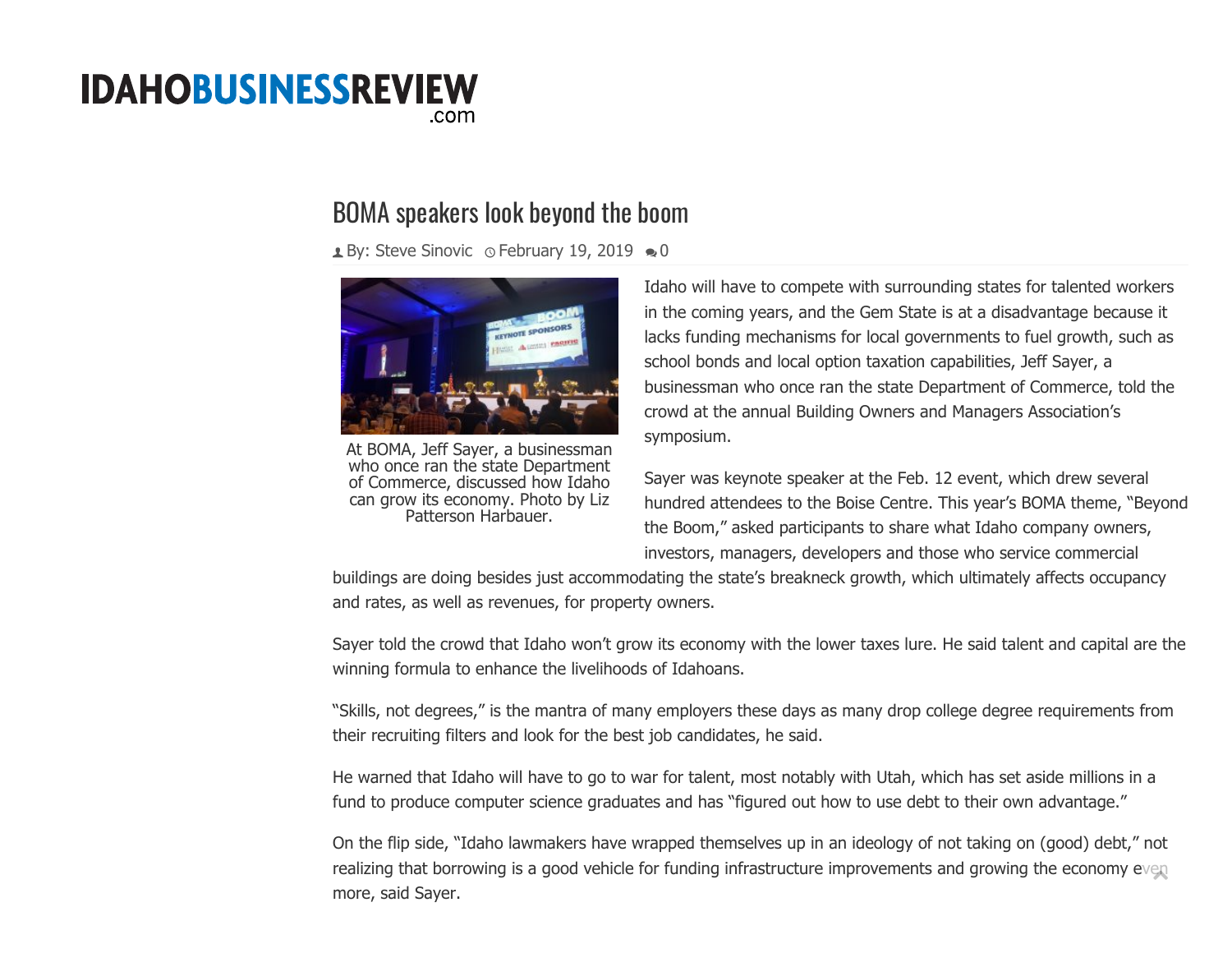Because the Idaho constitution forbids general long-term debt, the state lacks an AAA score from the major credit rating agencies

"When you have a (AAA) credit rating, the costs of borrowing go down," said Sayer, who encouraged BOMA members to take the conversation of assuming more debt to grow the economy to state lawmakers.

"Anytime a business leader shows up, they listen and pay attention."

Other BOMA experts focused on industry trends and offered snapshots of where different markets – office, retail and the investment sector – may be headed in 2019, primarily in the Boise metro area, and how other forces in the economy will affect this growth.

Big picture topics like population growth, the labor market, traffic congestion, insufficient infrastructure, housing costs and shifts in consumer behavior figured prominently in their presentations.

"You can't grow jobs without growing housing," said Boise Mayor Dave Bieter in his address to the group.

Bieter discussed a \$20 million proposed housing land trust to build affordable residences; moves to enact denser zoning of residential units to keep pace with demand; and lower fees for developers who bring affordable housing projects to town.

In terms of the competitive landscape, Boise, which is seeing its office supply tighten, still offers good value to businesses setting up shop, said Al Marino, an office specialist with Thornton Oliver Keller. He drew a contrast between Boise and other capital cities in the West. Compared to Salt Lake City, Sacramento and Austin, the City of Trees may not have as much commercial real estate in its total universe of space (roughly 25 million square feet), but it is seeing pretty good absorption by tenants with an office vacancy of 7.2 percent. The vacancy rates are 10.3 percent in Salt Lake; 9.6 percent in Austin; and 11 percent in Sacramento, respectively.

Most of the office users of tomorrow will be predominately millenials, the generation born in the early 1980s to early 2000s. Indeed, 75 percent of the U.S. workforce by 2025 will be comprised of these 80-million-plus citizens, a fact that is exciting and daunting at the same time for employers and landlords, noted Marino.

From a design standpoint, collaborative work spaces will increasingly be the norm, and landlords are engaged in "an amenities arms race" to lure quality, long-term tenants eager to keep their workers engaged and happy, said Marino.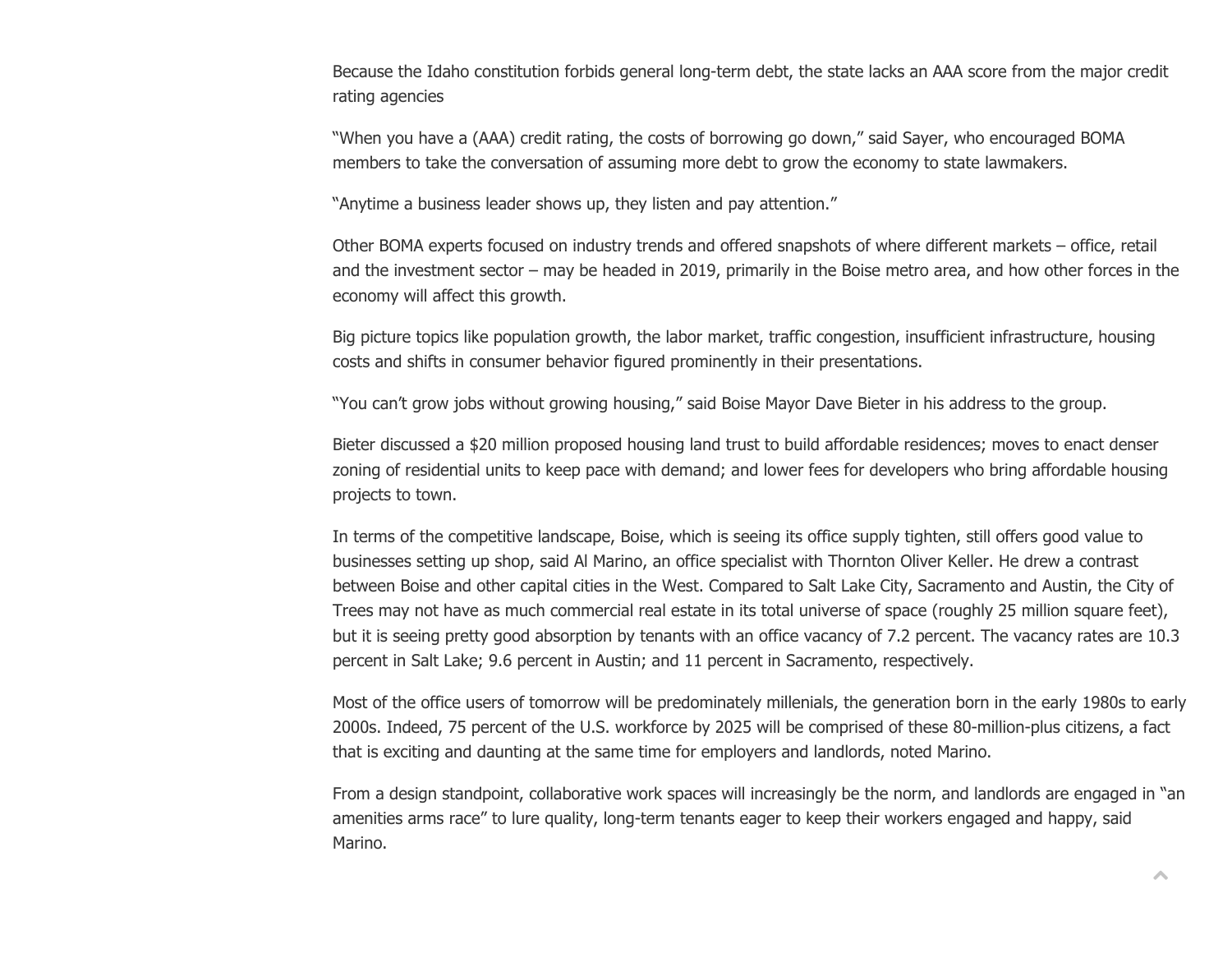He also highlighted the growing coworking trend, a phenomenon that has taken off in many large urban markets, such as New York City. WeWork, a national coworking company, is now the largest occupier of space in Manhattan.

A franchise operator called Office Evolution recently leased 6,000 square feet in the One Capital Center building in Downtown Boise, a place where gig workers, entrepreneurs and startup firms can sublease small offices or splash down temporarily at an assigned desk.

Looking at the investment market, Clay Anderson of Colliers International continues to see very healthy transaction volume from buyers looking to acquire apartment buildings in the Treasure Valley or expand their current holdings. Demand for well-located and well-kept buildings brings in a host of offers, said Anderson.

The same goes for single-family homes. In some markets across the U.S., real estate investment trusts are acquiring entire subdivisions for single-family rentals, Anderson said.

In Idaho's largest population centers, the construction pipeline of multifamily units is barely keeping pace, with apartments seemingly "going up on every corner," said Anderson.

He said the new rental stock in the metro area rose 83 percent from 2010 to 2018, and he expects this trend to continue through 2019. Rising rental costs are concerning, especially for young people with student debt, a development that has resulted in the creation of co-living facilities in larger cities, such as Seattle, the Bay Area and New York City, said Anderson. These consist of tenants renting a private bedroom and bathroom, while sharing other common areas, like the kitchen, with fellow residents.

Regarding retail, Sara Shropshire of Cushman & Wakefield Pacific, discussed shopping trends and the demise of former big-box behemoths like Sears, Macy's, Kmart and Shopko. In the latter case, nearly 300,000 square feet of Shopko retail space will soon be hitting the market, and will likely be backfilled by users who are hungry for these well-located retail spaces, said Shropshire. These businesses include deep discounters like Big Lots and Tuesday Morning, storage unit providers, gyms and fitness centers, trampoline parks and go-kart operators.

It can be challenging to help out-of-town retailers, including restaurant chains, find the kinds of spaces that work best for them.

"They have tried-and-true concepts" that they want to replicate in new markets, she said. These include certain demographic targets, traffic patterns or, "God forbid, a drive-thru," said Shropshire.

But don't say goodbye to the neighborhood grocer anytime soon, despite the popularity of online shopping.